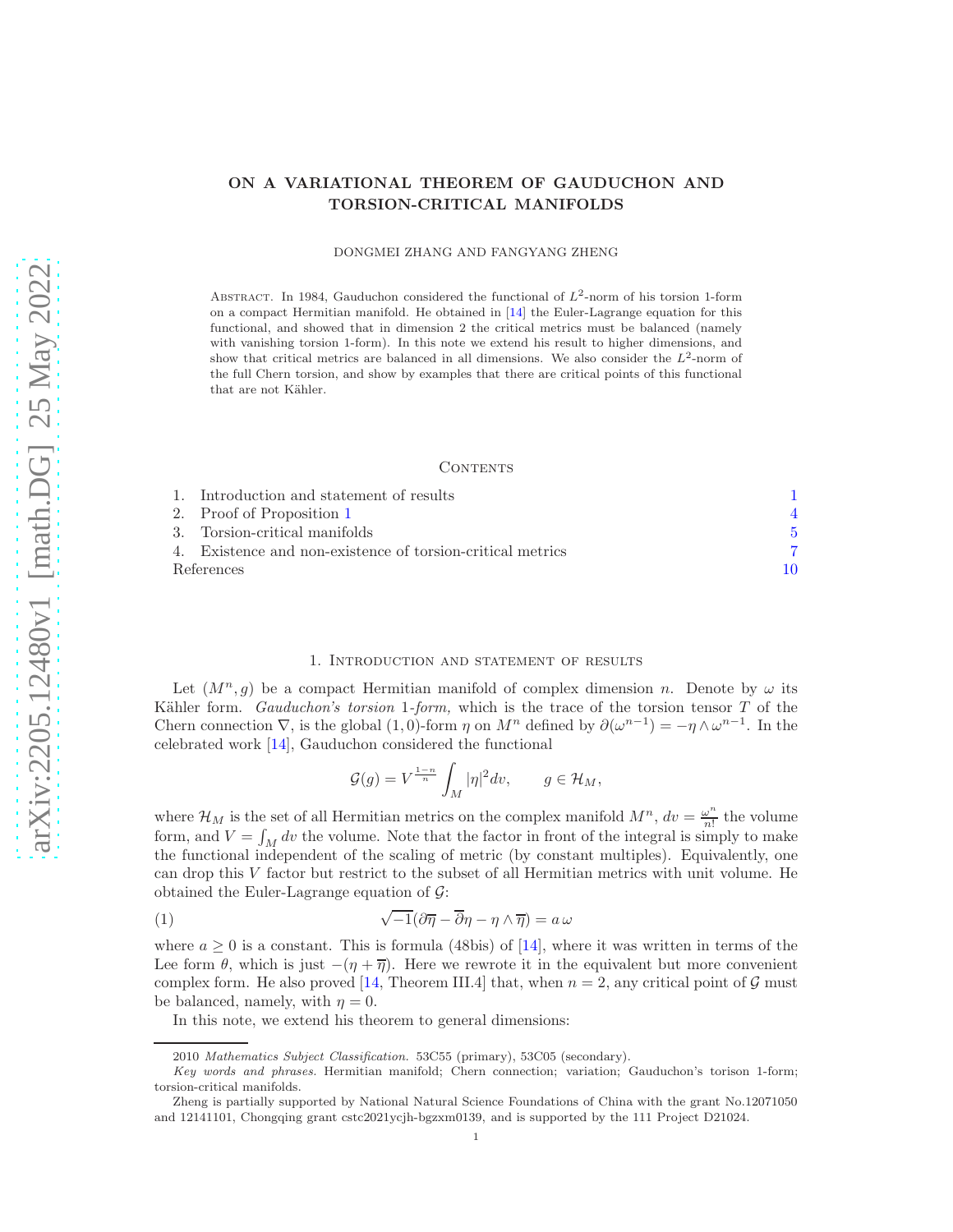<span id="page-1-4"></span><span id="page-1-0"></span>**Proposition 1.** If a compact Hermitian manifold  $(M^n, g)$  satisfies equation [\(1\)](#page-0-1), then  $\eta = 0$ . That is, the only critical points of the Gauduchon functional  $\mathcal G$  are balanced metrics.

Next, we mimic Gauduchon's functional and consider the  $L^2$ -norm of the Chern torsion tensor  $T$ :

<span id="page-1-3"></span>(2) 
$$
\mathcal{F}(g) = V^{\frac{1-n}{n}} \int_M |T|^2 dv, \qquad g \in \mathcal{H}_M.
$$

Here T is defined by  $T(x, y) = \nabla_x y - \nabla_y x - [x, y]$  for any vector fields x, y on  $M^n$ . For convenience, let us introduce the following terminology

**Definition.** A compact Hermitian manifold  $(M^n, g)$  is said to be **torsion-critical**, if g is a critical point of F.

Since  $T = 0$  if and only if g is Kähler, we see that all Kähler metrics are torsion-critical, and they are the absolute minimum of the functional  $\mathcal{F}$ . So the point is to understand torsion-critical metrics that are not Kähler. It turns out that unlike the case of Gauduchon functional, there do exist non-Kähler metrics that are torsion-critical for each  $n \geq 3$ .

In order the describe the equations obeyed by torsion-critical metrics, we need to fix some notations first. Given a Hermitian manifold  $(M^n, g)$ , let  $\{e_1, \ldots, e_n\}$  be a local unitary frame of type  $(1,0)$  tangent vectors, and let  $\{\varphi_1,\ldots,\varphi_n\}$  be the unitary coframe of  $(1,0)$ -forms dual to  $e$ . Under the frame  $e$ , the components of  $T$  are:

$$
T(e_i, \overline{e}_k) = 0, \quad T(e_i, e_k) = \sum_r T_{ik}^r e_r, \qquad 1 \le i, k \le n.
$$

We have  $\eta = \sum_i \eta_i \varphi_i$ ,  $\eta_i = \sum_r T_{ri}^r$ . So  $\eta$  is the trace of T. Under any unitary local frame e and for any  $1 \leq i, j \leq n$ , let us denote by

(3) 
$$
A_{i\overline{j}} = \sum_{r,s} T_{is}^r \overline{T_{js}^r}, \quad B_{i\overline{j}} = \sum_{r,s} T_{rs}^j \overline{T_{rs}^i}, \quad \phi_i^j = \sum_r T_{ir}^j \overline{\eta}_r, \quad \xi_i^j = \sum_r T_{ir,\bar{r}}^j
$$

where the index after comma stands for covariant derivative with respect to Chern connection. Define

$$
\begin{aligned} \sigma_1 &= \sqrt{-1} \sum_{i,j} A_{i\overline{j}} \varphi_i \wedge \overline{\varphi}_j, & \sigma_2 &= \sqrt{-1} \sum_{i,j} B_{i\overline{j}} \varphi_i \wedge \overline{\varphi}_j, \\ \phi &= \sqrt{-1} \sum_{i,j} \phi_i^j \varphi_i \wedge \overline{\varphi}_j, & \xi &= \sqrt{-1} \sum_{i,j} \xi_i^j \varphi_i \wedge \overline{\varphi}_j. \end{aligned}
$$

Clearly,  $\sigma_1$ ,  $\sigma_2$ ,  $\phi$ ,  $\xi$  are independent of the choice of local unitary frames, hence are globally defined  $(1, 1)$ -forms on  $M<sup>n</sup>$ , with  $\sigma_1 \geq 0$ ,  $\sigma_2 \geq 0$ . Let us denote by

$$
|T|^2:=\sum_{i,j,k}|T^j_{ik}|^2
$$

and call it the *square norm* of the torsion tensor T. Then the trace of  $\sigma_1$  or  $\sigma_2$  with respect to the Kähler form  $\omega = \sqrt{-1} \sum_i \varphi_i \wedge \overline{\varphi}_i$  is equal to  $|T|^2$ , so  $\sigma_1 = 0$  (or  $\sigma_2 = 0$ ) if and only if g is Kähler. We have the following

<span id="page-1-2"></span>**Proposition 2.** A compact Hermitian manifold  $(M^n, g)$  is torsion-critical if and only if

<span id="page-1-1"></span>(4) 
$$
2\sigma_1 - \sigma_2 + 2(\phi + \bar{\phi}) - 2(\xi + \bar{\xi}) = (|T|^2 - \frac{n-1}{n}b)\,\omega, \qquad b = V^{-1}\int_M |T|^2 dv.
$$

That is, g is a critical point of the functional  $\mathcal F$  if and only if it satisfies equation [\(4\)](#page-1-1).

Note that when  $n = 2$ ,  $\eta$  and T carry the same amount of information, to be more precise one has  $|T|^2 = 2|\eta|^2$  when  $n = 2$ , so  $\mathcal F$  and  $\mathcal G$  are essentially the same. So by the aforementioned theorem of Gauduchon we know that

**Corollary 1** ([\[14\]](#page-9-0)). For  $n = 2$ , any torsion-critical metric must be balanced, hence Kähler.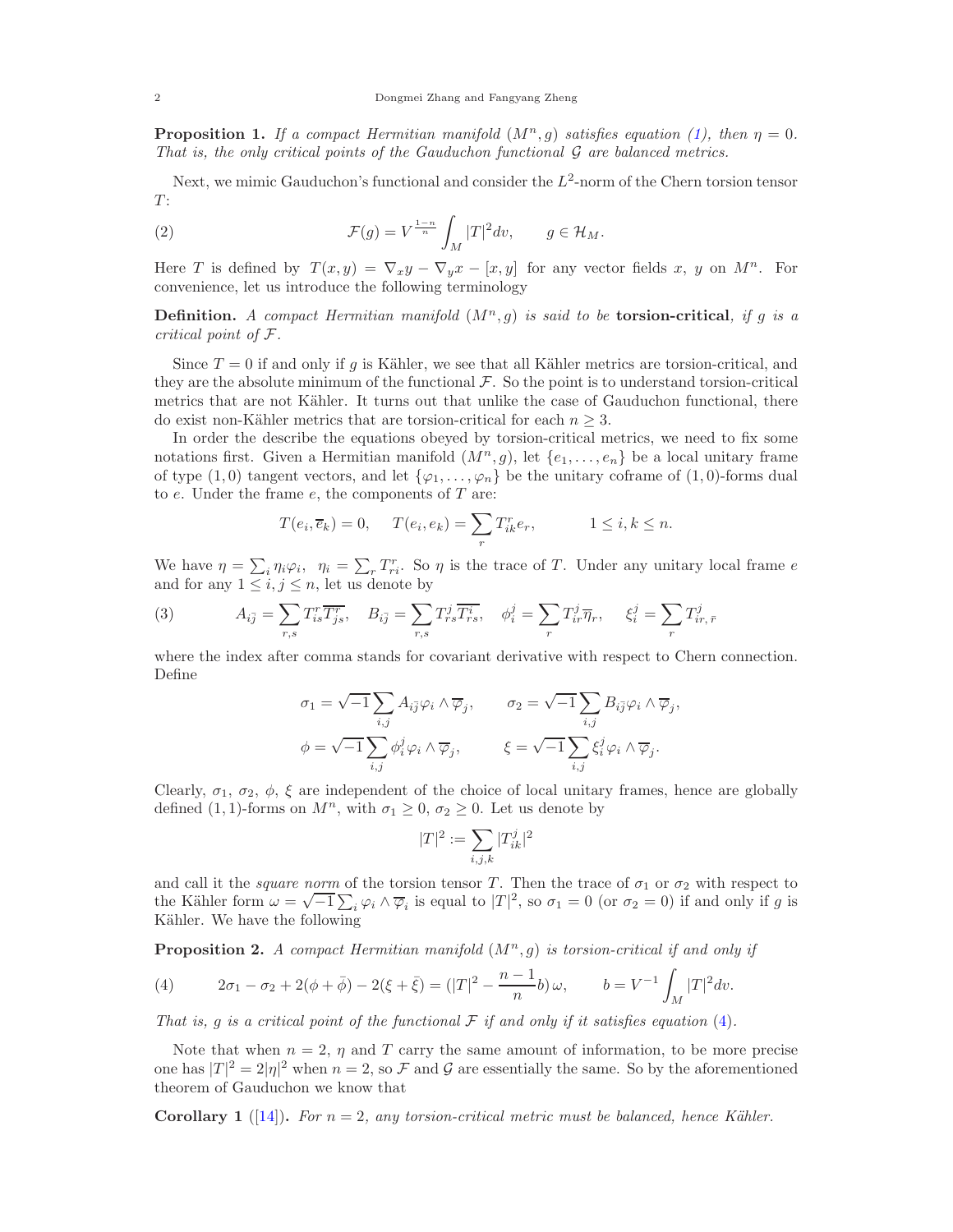<span id="page-2-3"></span>In general dimensions, the trace of  $\phi$  with respect to  $\omega$  is  $|\eta|^2 = \sum_r |\eta_r|^2$ , while the trace of  $\xi$  is the global function  $\chi = \sum_{r} \eta_{r,\bar{r}}$ . Since

<span id="page-2-0"></span>
$$
\sqrt{-1}\partial\overline{\partial}\omega^{n-1} = (|\eta|^2 - \chi)\omega^n,
$$

we know that  $\chi$  is a real-valued function on  $M^n$ , and  $|\eta|^2 - \chi = 0$  identically if and only if the metric is Gauduchon. By taking trace with respect to  $\omega$  on both sides of [\(4\)](#page-1-1), we get the following result which is due to Angella, Istrati, Otiman, and Tardini, [\[4,](#page-9-2) Proposition 17]:

**Corollary 2** ([\[4\]](#page-9-2)). Denote by [g] the conformal class of g, namely, the set of all Hermitian metrics on  $M^n$  conformal to g. Then g is a critical point of  $\mathcal{F}|_{[g]}$  if and only if

(5) 
$$
4(|\eta|^2 - \chi) = (n-1)(|T|^2 - b),
$$

where b is the average value of  $|T|^2$ . In particular, the metric will be Gauduchon if and only if  $|T|^2$  is a constant.

Note that the Euler-Lagrange equation of  $\mathcal{F}|_{[g]}$  is just the trace of that of  $\mathcal{F}$ . In particular, all torsion-critical metrics satisfy  $(5)$ . To see that equation  $(5)$  is the same as  $(18)$  of  $[4]$ , we note that under any unitary coframe  $\varphi$ , it holds that  $\partial \omega = \sqrt{-1} \sum_{i,j,k} T_{ik}^j \varphi_i \wedge \varphi_k \wedge \overline{\varphi}_j$ . Hence  $|d\omega|^2 = 2|\partial\omega|^2 = |T|^2$ , and our functional F here is the same as the functional A studied in [\[4\]](#page-9-2). For the Lee form  $\theta = -(\eta + \overline{\eta})$ , one has  $d^*\theta = 2(\chi - |\eta|^2)$ .

In the paper [\[4\]](#page-9-2), the authors studied the variational problem for a number of interesting geometric functionals, with a special emphasis on their restriction on conformal classes. The papers [\[2\]](#page-9-3) and [\[3\]](#page-9-4) also give excellent discussions on related problems.

We are particularly interested in the set  $\mathcal{H}_n^{tc}$  of *n*-dimensional non-Kähler, torsion-critical manifolds, and especially its subset of all balanced ones, for  $n \geq 3$ . At present, we have very limited understanding about this class, except knowing that it is non-empty on one hand and highly restrictive on the other hand, in the sense that many familiar types of special Hermitian metrics are not in it (unless Kähler).

Denote by  $\nabla^s$  the Strominger connection [\[20\]](#page-9-5) of  $(M^n, g)$ . It is also known as Bismut connection [\[7\]](#page-9-6) in many literature. A Hermitian manifold is called Strominger torsion parallel, or STP in short, if  $\nabla^s T = 0$ . We have the following

<span id="page-2-1"></span>**Proposition 3.** Suppose  $(M^n, g)$  is a compact STP manifold. Then it will be torsion-critical if and only it is balanced and with  $\sigma_2 = c \omega$  for some constant c.

**Corollary 3.** For any  $k \geq 3$ , the complex Lie group  $SO(k,\mathbb{C})$ , equipped with a compatible metric, is balanced, non-Kähler, SPT, and with  $\sigma_2$  equal to a constant multiple of  $\omega$ . So any  $compact\ quotient\ of\ it\ is\ a\ non-Kähler,\ balanced,\ torsion-critical\ manifold.$ 

Since the product of torsion-critical manifolds are torsional-critical, so by taking product, we know that the set  $\mathcal{H}_n^{tc}$  (and actually its subset of balanced ones) is non-empty for all  $n \geq 3$ . This settles the non-emptiness of the class. To illustrate its restrictiveness, we make the following observation:

<span id="page-2-2"></span>**Proposition 4.** Let  $(M^n, g)$  be a compact Hermitian manifold belonging to one of the following

- $(i)$  locally conformally Kähler, or
- (ii) Strominger Kähler-like, or
- (iii) complex nilmanifold with nilpotent  $J$  in the sense of  $[9]$ , or
- (iv) all the complex nilmanifolds or Calabi-Yau type complex solvmanifolds in dimension 3, *listed by*  $[5, Table 1 and 2]$  $[5, Table 1 and 2]$

Then  $q$  cannot be torsion-critical unless it is already Kähler.

Since the class seems to be so restrictive, it would be very attempting to try to classify it, at least in low dimensions or for some special types of Hermitian metrics. For instance, one could try to

Classify all balanced, non-Kähler, torsion-critical manifolds in dimension 3. Classify all torsion-critical manifolds that are Chern flat [\[8\]](#page-9-9).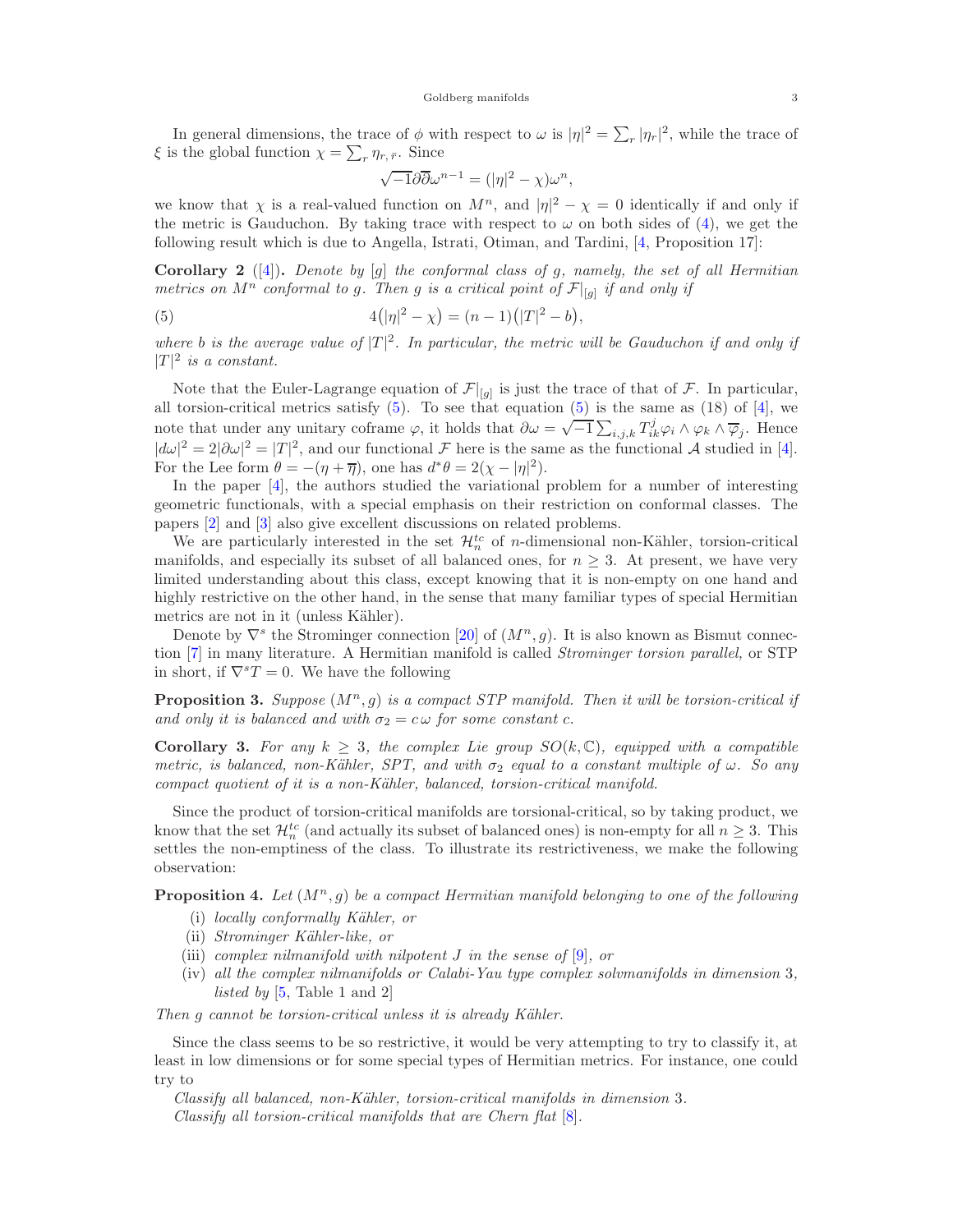<span id="page-3-1"></span>Classify all torsion-critical manifolds that are pluriclosed, namely,  $\partial \overline{\partial} \omega = 0$ .

Similar to balanced manifolds, pluriclosed manifolds (also known as *strong Kähler with tor*sion, or SKT for short in many literature) are an important class of special Hermitian metrics that are widely studied. We refer the readers to the excellent paper [\[11\]](#page-9-10) for more discussion.

The variational method is a classical approach in geometry and analysis, with a long and rich history. Various types of special non-Kähler metrics are also widely studied in Hermitian geometry. As a limited sampler, we refer the readers to the following papers and the references therein for more discussions: [\[1\]](#page-9-11), [\[6\]](#page-9-12), [\[10\]](#page-9-13), [\[12\]](#page-9-14), [\[13\]](#page-9-15), [\[15\]](#page-9-16), [\[16\]](#page-9-17), [\[17\]](#page-9-18), [\[19\]](#page-9-19), [\[21\]](#page-9-20), [\[22\]](#page-9-21), [\[23\]](#page-9-22), [\[24\]](#page-9-23), [\[26\]](#page-9-24), [\[27\]](#page-9-25), [\[28\]](#page-9-26), and [\[32\]](#page-10-0).

This short article is organized as follows. In §2, we will give a proof to Proposition [1.](#page-1-0) In §3, we will deduce the Euler-Lagrange equation, namely, Proposition [2.](#page-1-2) In §3, we will prove Propositions [3](#page-2-1) and [4.](#page-2-2)

## 2. PROOF OF PROPOSITION [1](#page-1-0)

<span id="page-3-0"></span>Let  $(M^n, g)$  be a compact Hermitian manifold of complex dimension  $n \geq 2$ . Let us first verify that equation [\(1\)](#page-0-1) is indeed the Euler-Lagrange equation of  $\mathcal{G}$ , namely, it is the same as formula (48bis) of [\[14\]](#page-9-0).

Recall that the Lee form  $\theta$  is the 1-form on  $M^n$  defined by  $d\omega^{n-1} = \theta \wedge \omega^{n-1}$ , where  $\omega$  is the Kähler form. So clearly, one has

$$
\theta = -(\eta + \overline{\eta}),
$$
 hence  $J\theta = \sqrt{-1}(\overline{\eta} - \eta).$ 

Therefore,

$$
(dJ\theta)^{1,1} = \sqrt{-1}(\partial \overline{\eta} - \overline{\partial} \eta), \qquad \theta \wedge J\theta = -2\sqrt{-1}\eta \wedge \overline{\eta}.
$$

So by Gauduchon's formula (48bis) in [\[14\]](#page-9-0), we get equation [\(1\)](#page-0-1).

Now assume that g is a critical point of the Gauduchon functional  $\mathcal G$ . So we have equation [\(1\)](#page-0-1), which is in complex form thus being more convenient. Gauduchon's proof of his Theorem III.4 in [\[14\]](#page-9-0) for the  $n = 2$  case is an integration-by-part argument, using Stokes' theorem repeatedly. Below we give a brief account of his proof for readers convenience.

Gauduchon's proof of Proposition [1](#page-1-0) in the  $n = 2$  case. Let  $(M^2, g)$  be a compact Her-mitian surface with g satisfying equation [\(1\)](#page-0-1), where the constant a is equal to  $\frac{1}{2V} \int_M |\eta|^2 dv$ . Rewrite the equation as

$$
L := \sqrt{-1}(\partial \overline{\eta} - \overline{\partial}\eta) = a\,\omega + \sqrt{-1}\eta \wedge \overline{\eta} := R.
$$

For both sides, take the wedge product of the  $(1, 1)$ -form with itself, we get

$$
R \wedge R = a^2 \omega^2 + 2a\sqrt{-1}\eta \wedge \overline{\eta} \wedge \omega = (a^2 + a|\eta|^2)\omega^2, \text{ while}
$$
  
\n
$$
L \wedge L = -\partial \overline{\eta} \partial \overline{\eta} - \overline{\partial} \eta \overline{\partial} \eta + 2\partial \overline{\eta} \overline{\partial} \eta
$$
  
\n
$$
= -\partial(\overline{\eta} \partial \overline{\eta}) - \overline{\partial} (\eta \overline{\partial} \eta) + 2\{\partial(\overline{\eta} \partial \overline{\eta}) + \overline{\partial}(\overline{\eta} \partial \eta) - \partial \eta \overline{\partial} \eta\}
$$

Therefore  $\int L \wedge L = -\int \partial \eta \overline{\partial \eta} \leq 0$ . On the other hand,  $\int R \wedge R = 3a^2 V \geq 0$ , so it forces  $a = 0$ hence  $\eta = 0$ . This completes the proof of Gauduchon's theorem.

Note that when  $n \geq 3$ , one has to wedge the above  $(2, 2)$ -forms with  $\omega^{n-2}$ , which messes up the exact forms, and further integration-by-part will involve the differential of  $\omega$ , and the integral of the left hand side is no longer clearly non-positive. So one has to seek an alternative argument.

**Proof of Proposition [1.](#page-1-0)** Let  $(M^n, g)$  be a compact Hermitian manifold with  $n \geq 2$  satisfying equation [\(1\)](#page-0-1). The constant a is given by  $\frac{1}{nV} \int |\eta|^2 dv$ . Our goal is to show that  $a = 0$ . Assume the contrary, namely,  $a > 0$ . Let us as before move the third term of the left hand side to the right, and get

$$
\sqrt{-1}(\partial\overline{\eta}-\overline{\partial}\eta)=a\,\omega+\sqrt{-1}\eta\wedge\overline{\eta}:=\omega_0.
$$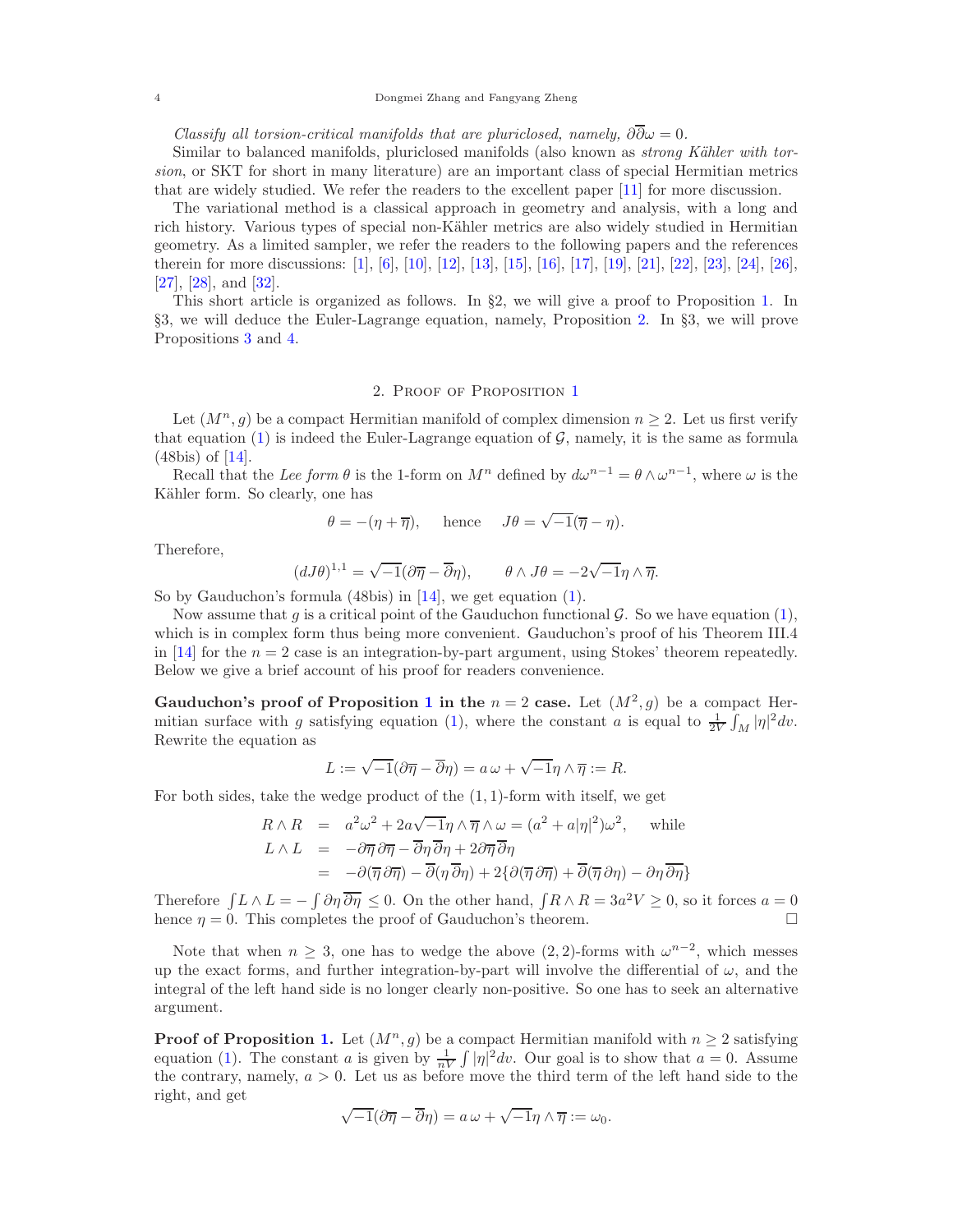Since  $a > 0$ ,  $\omega_0 \ge a\omega$  is the Kähler form of another Hermitian metric on  $M^n$ . Let  $\alpha = -\sqrt{-1}\partial\eta$ and  $\psi = \sqrt{-1}(\overline{\eta} - \eta)$ . Then we have  $d\psi = \omega_0 + \alpha + \overline{\alpha}$ . Since  $\alpha \overline{\alpha} \ge 0$ , we have

$$
(d\psi)^n = \omega_0^n + C_n^2 C_2^1 \omega_0^{n-2} \alpha \overline{\alpha} + C_n^4 C_4^2 \omega_0^{n-4} (\alpha \overline{\alpha})^2 + \dots \ge \omega_0^n,
$$

hence  $\int_M (d\psi)^n > 0$ . But that is a contradiction since  $(d\psi)^n = d(\psi \wedge (d\psi)^{n-1})$  is exact. This means that the assumption  $a > 0$  can not occur, therefore a must be zero, thus  $\eta = 0$ . This completes the proof of Proposition [1.](#page-1-0)

In other words, under the assumption that  $a > 0$ , the above construction leads to an exact symplectic form  $d\psi$  (namely the Liouville type symplectic manifold), which cannot occur on closed manifold, and this argument works in all dimensions.

### 3. Torsion-critical manifolds

<span id="page-4-0"></span>In this section we will derive the Euler-Lagrange equation of the functional  $\mathcal F$  given by [\(2\)](#page-1-3) and prove Proposition [2.](#page-1-2)

Let  $(M^n, g)$  be a compact Hermitian manifold. Denote by  $\nabla$  the Chern connection and T its torsion tensor. Extend  $g = \langle , \rangle$  bilinearly over C. Under a local holomorphic coordinate system  $z = (z_1, \ldots, z_n)$ , consider the natural frame  $\{\partial_1, \ldots, \partial_n\}$  where  $\partial_i = \frac{\partial}{\partial z_i}$ ,  $1 \leq i \leq n$ . Write  $g_{i\bar{j}} = \langle \partial_i, \partial_j \rangle$  for the entries of the  $n \times n$  matrix of g, which we will also denote by g, and denote its inverse matrix by  $g^{-1} = (g^{\bar{j}i})$ . Under the natural frame,  $\nabla$  has components

<span id="page-4-1"></span>
$$
\nabla_{\partial_k} \partial_i = \sum_j \Gamma^j_{ik} \partial_j = \sum_j \left( \sum_\ell \partial_k (g_{i\bar{\ell}}) g^{\bar{\ell}j} \right) \partial_j.
$$

We have  $T(\partial_i, \overline{\partial}_j) = 0$ ,  $T(\partial_i, \partial_k) = \sum_j T_{ik}^j \partial_j$  with

(6) 
$$
T_{ik}^j = \sum_{\ell} \left( \partial_i (g_{k\bar{\ell}}) - \partial_k (g_{i\bar{\ell}}) \right) g^{\bar{\ell}j}.
$$

Let  $\omega = \sqrt{-1} \sum_{i,j} g_{i\bar{j}} dz_i \wedge d\bar{z}_j$  be the Kähler form of g. Gauduchon's torsion 1-form  $\eta$  is given by  $\eta = \sum_i \eta_i dz_i$  where

(7) 
$$
\eta_i = \sum_k T_{ki}^k = \sum_{k,\ell} \left( \partial_k (g_{i\bar{\ell}}) - \partial_i (g_{k\bar{\ell}}) \right) g^{\bar{\ell}k} = \sum_k \left( \Gamma_{ik}^k - \Gamma_{ki}^k \right).
$$

Under a local coordinate system, we have  $|\eta|^2 = \sum_{i,j} \eta_i \overline{\eta_j} g^{ji}$ ,  $\chi = \sum_{i,j} \eta_{i,\overline{j}} g^{\overline{j}i}$ , and

$$
\sigma_1 = \sqrt{-1} \sum_{i,j} A_{i\bar{j}} dz_i \wedge d\overline{z}_j, \qquad A_{i\bar{j}} = \sum_{r,s,p,q} T_{is}^r \overline{T_{jq}^p} g_{r\bar{p}} g^{\bar{q}s},
$$
  
\n
$$
\sigma_2 = \sqrt{-1} \sum_{i,j} B_{i\bar{j}} dz_i \wedge d\overline{z}_j, \qquad B_{i\bar{j}} = \sum_{r,s,p,q,k,\ell} T_{rs}^\ell \overline{T_{pq}^k} g^{\bar{p}r} g^{\bar{q}s} g_{i\bar{k}} g_{\ell\bar{j}},
$$
  
\n
$$
\phi = \sqrt{-1} \sum_{i,j} \phi_i^\ell g_{\ell\bar{j}} dz_i \wedge d\overline{z}_j, \qquad \phi_i^j = \sum_{r,s} T_{ir}^j \overline{\eta_s} g^{\bar{s}r},
$$
  
\n
$$
\xi = \sqrt{-1} \sum_{i,j} \xi_i^\ell g_{\ell\bar{j}} dz_i \wedge d\overline{z}_j, \qquad \xi_i^j = \sum_{r,s} T_{ir,\bar{s}}^j g^{\bar{s}r}.
$$

Now suppose that X is a type  $(1, 0)$ -vector field on  $M<sup>n</sup>$ . In a coordinate neighborhood, write  $X = \sum_{i}^{i} X^{i} \partial_{i}$ . The *divergence* of X is the global function on  $M^{n}$  defined by  $div(X) = \sum_{i} X^{i}_{i}$ , where the index after comma stands for covariant derivative with respect to  $\nabla$ . Denote by y the contraction on differential forms by vector fields. As is well known, we have

$$
d(X \lrcorner \,\omega^n) = \bigl( div(X) - \eta(X) \bigr) \omega^n,
$$

Integrating over  $M^n$ , we get the divergence theorem on Hermitian manifolds: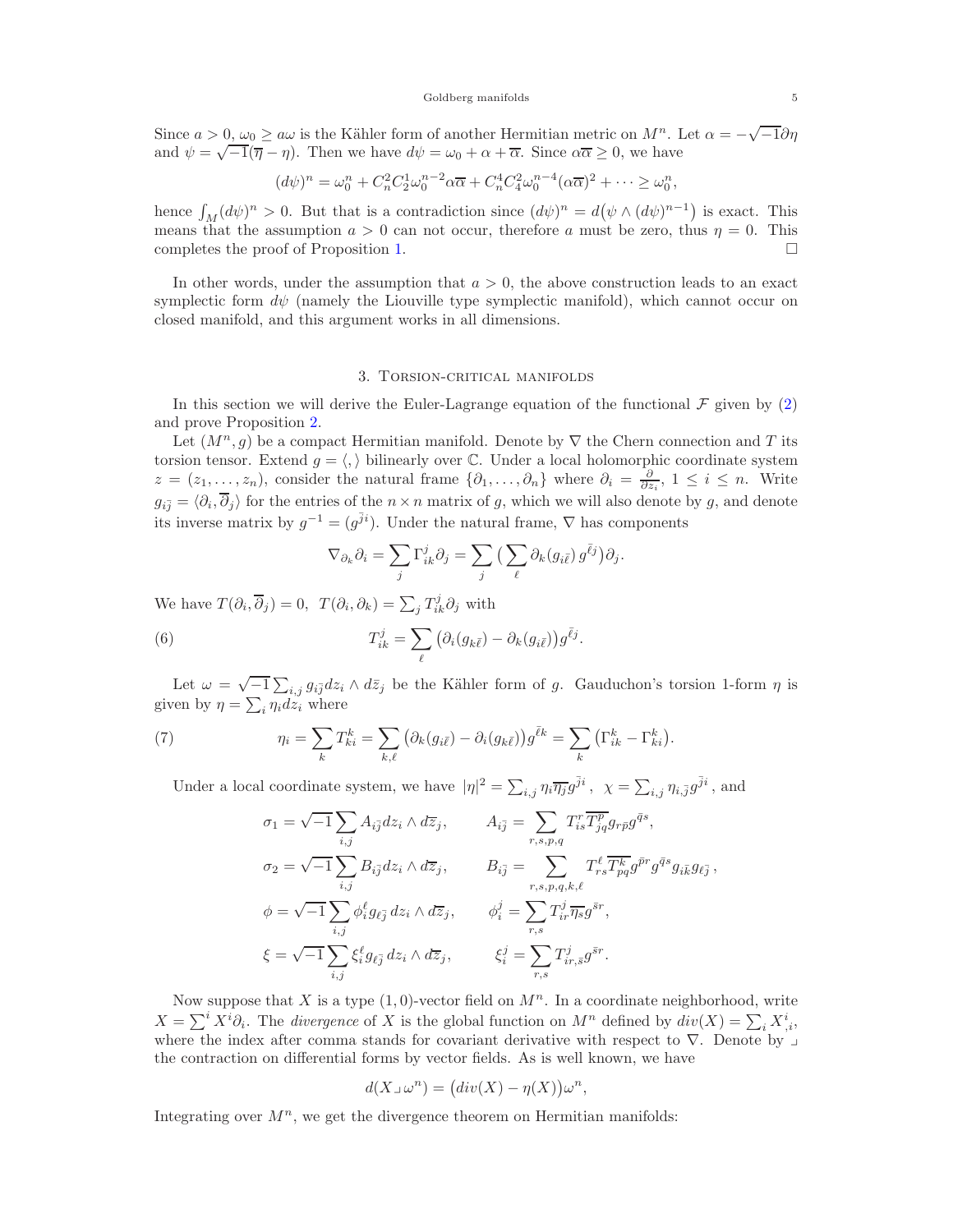<span id="page-5-0"></span>**Lemma 1.** Let  $(M^n, g)$  be a compact Hermitian manifold, and X a type  $(1, 0)$  vector field on  $M^n$ . Then it holds that

$$
\int_M div(X)\omega^n = \int_M \eta(X)\omega^n.
$$

Next, we consider tensor fields on  $M^n$ . Using the Hermitian metric q, tensor fields can be transformed from covariant type to contra-variant type and vice versa. So we just need to consider tensor fields of 'pure type', namely, with only holomorphic part but without antiholomorphic part. Let us denote by  $\mathcal{T}_p^q$  the vector space of all pure type  $(p, q)$  tensor fields on M. In a local coordinate neighborhood,  $C \in \mathcal{T}_p^q$  has the expression

$$
C=\sum C_I^J\,dz_{i_1}\otimes\cdots\otimes dz_{i_p}\otimes\partial_{j_1}\otimes\cdots\otimes\partial_{j_q}.
$$

Here  $\partial_i = \frac{\partial}{\partial z_i}$ , and we write for convenience  $I = (i_1, \ldots, i_p)$ ,  $J = (j_1, \ldots, j_q)$ . Each  $i_k$  or  $j_k$ is summed from 1 to n. The Hermitian metric  $g$  on  $M<sup>n</sup>$  naturally induces a Hermitian inner product ( , ) on  $\mathcal{T}_p^q$  by

$$
(C,D)=\int_M \langle C,\overline D\rangle\,dv,
$$

where

$$
\langle C, \overline{D} \rangle = \sum C_I^J \overline{D_K^L} g^{\bar{k}_1 i_1} \cdots g^{\bar{k}_p i_p} g_{j_1 \bar{\ell}_1} \cdots g_{j_q \bar{\ell}_q},
$$

and all indices are summed from 1 to n. For  $C \in \mathcal{T}_{p}^q$ , its  $(1,0)$ -covariant derivative  $\nabla' C \in \mathcal{T}_{p+1}^q$ is defined by

$$
(\nabla' C)^{j_1 \cdots j_q}_{i_1 \cdots i_{p+1}} = (\nabla_{i_{p+1}} C)^{j_1 \cdots j_q}_{i_1 \cdots i_p} = C^{j_1 \cdots j_q}_{i_1 \cdots i_p, i_{p+1}}.
$$

Applying the divergence theorem, we get the following well-known integration-by-part formula, and we include a brief proof here for readers convenience.

<span id="page-5-1"></span>**Lemma 2.** On a compact Hermitian manifold  $(M^n, g)$ , for any  $C \in \mathcal{T}_p^q$  and  $D \in \mathcal{T}_{p+1}^q$ , it holds that

$$
(\nabla^{\prime}C, D) = (C, D^1 - D^0),
$$

where  $D^1$ ,  $D^0 \in \mathcal{T}_p^q$  are given respectively by

$$
(D^1)_I^J = \sum_{i,j} D_{Ii}^J \overline{\eta}_j g^{\overline{j}i}, \qquad (D^0)_I^J = \sum_{i,j} D_{Ii,\overline{j}}^J g^{\overline{j}i}.
$$

*Proof.* Let X be the type  $(1, 0)$  vector field on  $M<sup>n</sup>$  given in any local coordinate neighborhood by  $X = \sum_i X^i \partial_i$  where

$$
X^{i} = \sum C_{i_1 \cdots i_p}^{j_1 \cdots j_q} \overline{D_{k_1 \cdots k_{p+1}}^{\ell_1 \cdots \ell_q}} g^{\bar{k}_1 i_1} \cdots g^{\bar{k}_p i_p} g^{\bar{k}_{p+1} i} g_{j_1 \bar{\ell}_1} \cdots g_{j_q \bar{\ell}_q}
$$

.

Here and below we used Einstein's convention that repeated indices are summed up from 1 to n. From this, we get

$$
\eta(X) = \langle C, \overline{D^1} \rangle, \quad div(X) = X^i_{,i} = \langle \nabla' C, \overline{D} \rangle + \langle C, \overline{D^0} \rangle.
$$

Combine the two identities and use the divergence theorem (Lemma [1\)](#page-5-0), we get the integration by part formula, so Lemma [2](#page-5-1) is proved.

Now we are ready to derive the Euler-Lagrange equation for the  $L^2$ -norm of the Chern torsion. Let  $(M^n, g)$  be a compact Hermitian manifold, and let h be a Hermitian-symmetric covariant tensor of type (1, 1). Using the metric g to lift the anti-holomorphic part,  $h_i^j = \sum_{\ell} h_{i\bar{\ell}} g^{\bar{\ell}j}$ , we may view h as a tensor in  $\mathcal{T}_1^1$  as well. For small real values  $t \in (-\varepsilon, \varepsilon)$ , consider Hermitian metric  $g(t) = g + th$  on  $M<sup>n</sup>$ , with Chern torsion  $T_{ik}^{j}(t)$ . For convenience, let us denote by ◦ P the quantity  $\frac{d}{dt}P|_{t=0}$  for any P depending on t. We have

$$
g(t) = h
$$
,  $(g(t)^{-1}) = -g^{-1}hg^{-1}$ ,  $(dv(t)) = (\log \det g(t)) dv = \langle h, \bar{g} \rangle dv$ .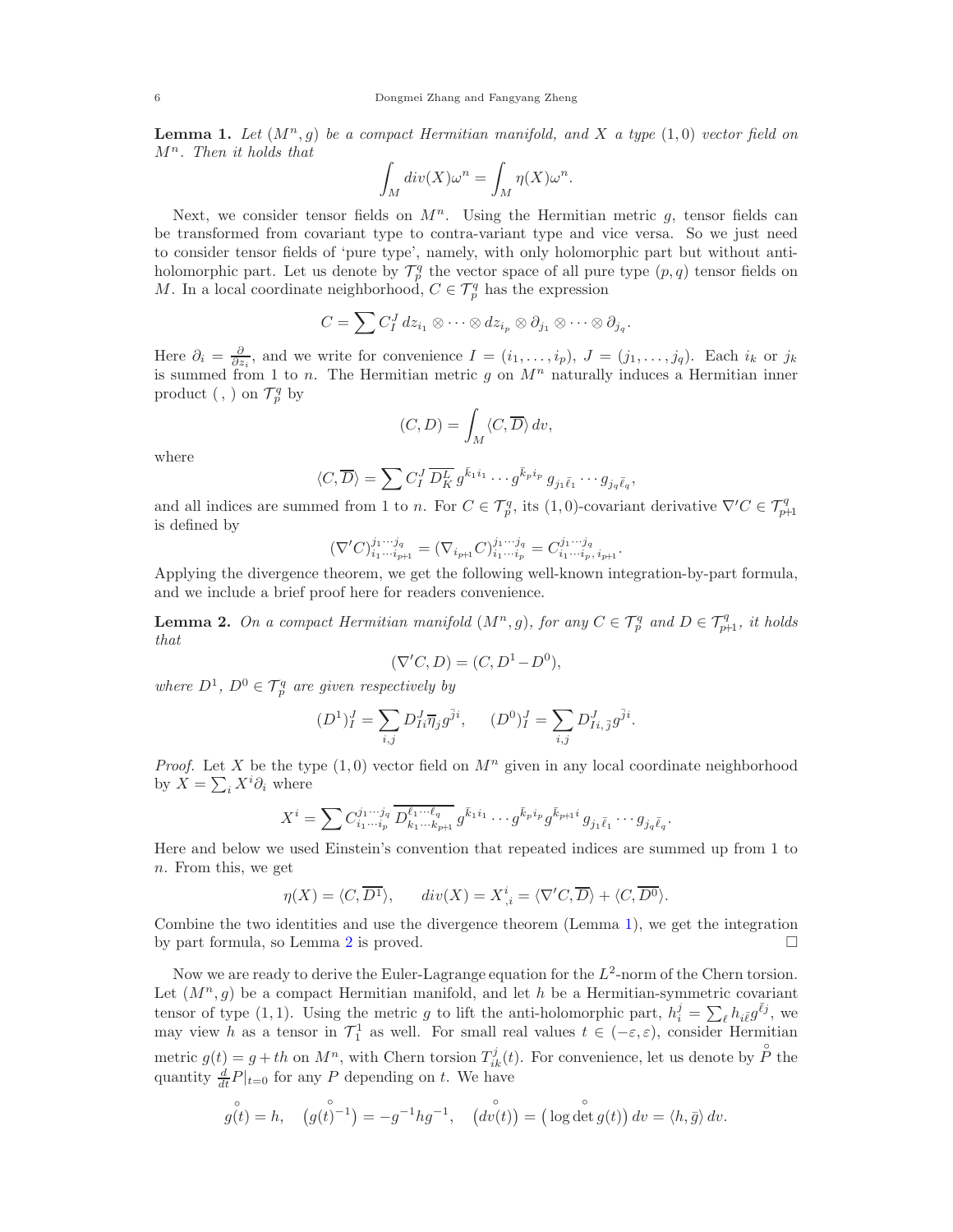By  $(6)$ , we get

$$
T_{ik}^{\circ} = (\partial_i (h_{k\bar{\ell}}) - \partial_k (h_{i\bar{\ell}})) g^{\bar{\ell}j} - T_{ik}^r h_{r\bar{q}} g^{\bar{q}j} = (h_{k\bar{\ell},i} - h_{i\bar{\ell},k}) g^{\bar{\ell}j},
$$

where indices after comma stand for covariant derivatives with respect to  $\nabla$ . Since

$$
|T|^2 = T_{ik}^j \overline{T_{ac}^b} g^{\bar{a}i} g^{\bar{c}k} g_{j\bar{b}}
$$

,

we get

$$
|\overset{\circ}{T}|^2 = 2\mathrm{Re}\langle \overset{\circ}{T}, \overline{T} \rangle + \langle h, \overline{B - 2A} \rangle = -4\mathrm{Re}\langle \nabla' h, \overline{T} \rangle + \langle h, \overline{B - 2A} \rangle
$$

Now we can apply Lemma [2,](#page-5-1) and notice that for the torsion tensor  $D = T$ , the corresponding tensors  $(D^1)^j_i = \phi^j_i$  and  $(D^0)^j_i = \xi^j_i$ , so we get the following

(8) 
$$
\int_M |\mathring{T}|^2 dv = \int_M \langle h, \overline{P} \rangle dv, \quad \text{where} \quad P = B - 2A - 2(\phi + \phi^*) + 2(\xi + \xi^*).
$$

Apply this to the functional  $\mathcal{F} = V^{\frac{1-n}{n}} \int |T|^2 dv$ , we get  $\hat{\mathcal{F}}$  $\mathcal{F} = \int_M \langle h, \overline{Q} \rangle dv$ , where

(9) 
$$
Q = P + (|T|^2 + \frac{1-n}{n}b)g, \qquad b = \frac{1}{V} \int_M |T|^2 dv.
$$

So g will be a critical point of F if and only if  $Q = 0$ , namely,  $-P = (|T|^2 + \frac{1-n}{n}b)g$ . Writing it equivalently in terms of  $(1, 1)$ -forms, this means

$$
2\sigma_1 - \sigma_2 + 2(\phi + \overline{\phi}) - 2(\xi + \overline{\xi}) = (|T|^2 + \frac{1-n}{n}b)\omega.
$$

<span id="page-6-0"></span>Therefore we have completed the proof of Proposition [2.](#page-1-2)

### 4. Existence and non-existence of torsion-critical metrics

Kähler metrics are certainly torsion-critical, namely, are critical points of the  $L^2$ -norm  $\mathcal F$  of Chern torsion, and by Gauduchon's theorem, when  $n = 2$  there are no other critical points. When  $n \geq 3$ , however, there are examples of non-Kähler metrics that are torsion-critical. By Proposition [2,](#page-1-2) product of torsion-critical metrics are still torsion-critical, so we just need to find a non-Kähler torsion-critical metric in dimension 3, then such examples will exist in all dimensions  $n \geq 3$ .

Consider a compact Chern flat manifold  $(M^3, g)$  whose universal cover is the complex Lie group  $G = SO(3, \mathbb{C})$ , consisting of all  $3 \times 3$  complex matrices X satisfying  $X = I$ , equipped with a metric compatible with the complex structure.  $(M^3, g)$  is a non-Kähler, compact Chern flat manifolds. Such manifolds are always balanced and with Chern parallel torsion (namely,  $\nabla T = 0$ , so we have  $\eta = 0$ ,  $\phi = 0$ , and  $\xi = 0$ .

To compute  $\sigma_1$  and  $\sigma_2$ , let us take the standard left-invariant coframe  $\varphi$  on G, which are left-invariant (1, 0)-forms satisfying

$$
d\varphi_1 = \varphi_2 \wedge \varphi_3, \quad d\varphi_2 = \varphi_3 \wedge \varphi_1, \quad d\varphi_3 = \varphi_1 \wedge \varphi_2.
$$

Using  $\varphi$  as unitary coframe, the metric has Chern torsion components

$$
T_{23}^1 = T_{31}^2 = T_{12}^3 = -1,
$$

while other components are zero. From these structure constants, we get

$$
A_{i\bar{j}} = B_{i\bar{j}} = 2\delta_{ij}, \quad \forall \ 1 \le i, j \le 3.
$$

So  $\sigma_1 = \sigma_2 = 2\omega$ . Also,  $|T|^2 = b = 6$  is a constant, so equation [\(4\)](#page-1-1) is satisfied, and  $(M^3, g)$  is torsion-critical.

Note that the same conclusion holds for compact quotients of  $SO(k,\mathbb{C})$  for any  $k \geq 3$ : all such manifolds are non-Kähler, balanced, and torsion-critical.

The example was actually found by restricting our attention to Strominger parallel manifolds, or STP in short, which means Hermitian metrics satisfying  $\nabla^sT = 0$ . Here T is the Chern torsion and  $\nabla^s$  is the Strominger (or Bismut) connection. We have the following: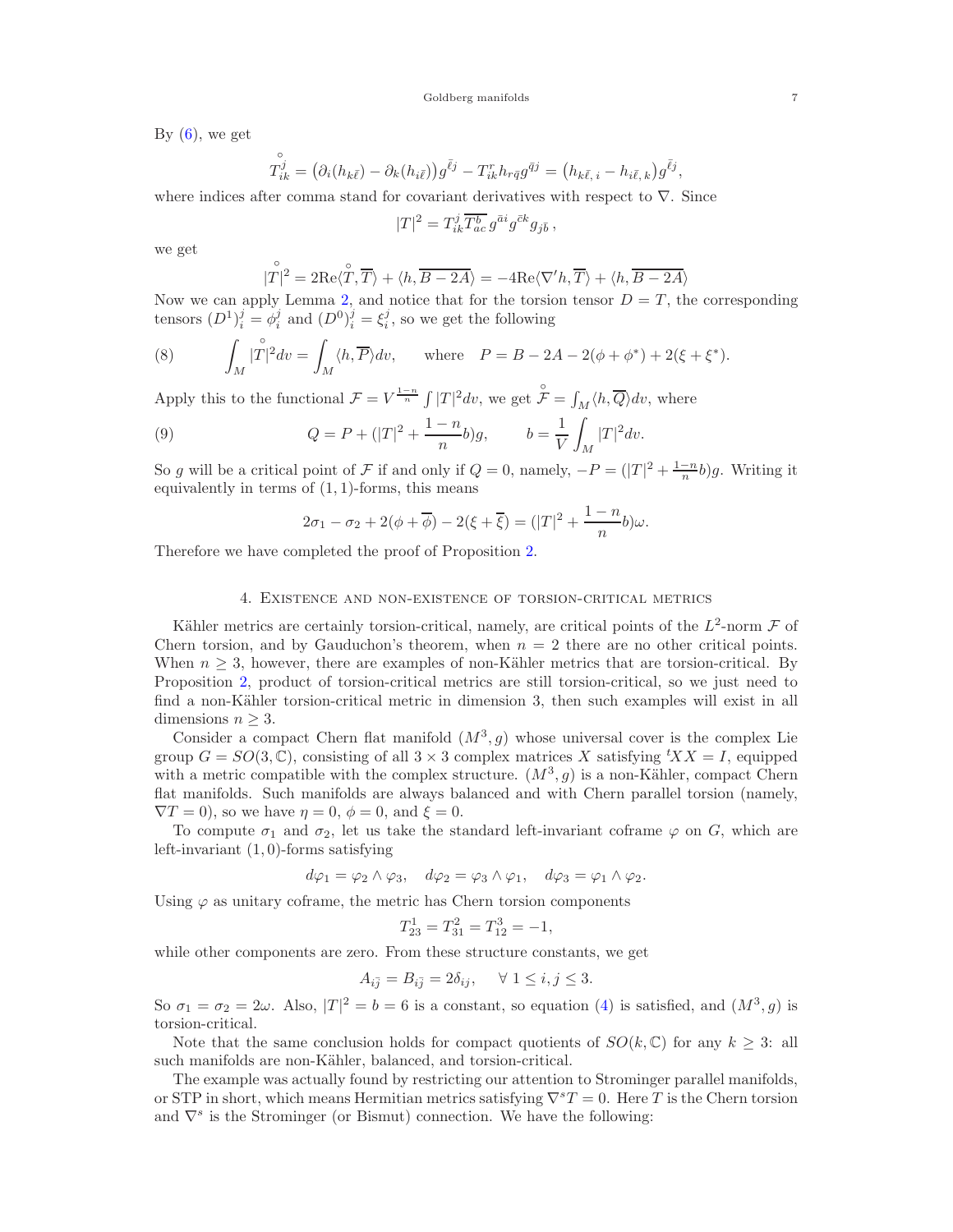<span id="page-7-1"></span>**Lemma 3.** Let  $(M^n, g)$  be a STP manifold. Then under any unitary frame e it holds

(10) 
$$
T_{ik,\ell}^j = T_{rk}^j T_{i\ell}^r + T_{ir}^j T_{k\ell}^r - T_{ik}^r T_{r\ell}^j,
$$

(11) 
$$
T_{ik,\bar{\ell}}^j = -T_{rk}^j \overline{T_{r\ell}^i} - T_{ir}^j \overline{T_{r\ell}^k} + T_{ik}^r \overline{T_{j\ell}^r},
$$

(12) 
$$
0 = T_{rk}^j T_{i\ell}^r + T_{ir}^j T_{k\ell}^r - T_{ik}^r T_{r\ell}^j
$$

for any any  $1 \le i, j, k, \ell \le n$ , where r is summed from 1 to n, and index after comma stand for covariant derivatives with respect to the Chern connection  $\nabla$ .

*Proof.* Let e be a local unitary frame, with dual coframe  $\varphi$ . As is well-known, the difference between  $\nabla^s$  and  $\nabla$  are given by

<span id="page-7-0"></span>
$$
(\nabla^s - \nabla)e_i = \sum_{j=1}^n \left( \sum_{r=1}^n \{T_{ir}^j \varphi_r - \overline{T_{jr}^i \varphi_r} \} \right) e_j.
$$

See for example [\[30\]](#page-9-27) or [\[29\]](#page-9-28), and note that the  $T_{ik}^j$  there are half of ours here. So if  $\nabla^s T = 0$ , then by the above formula we immediately get formula [\(10\)](#page-7-0) and [\(11\)](#page-7-0). To prove the last identity [\(12\)](#page-7-0), apply formula (17) in [\[30,](#page-9-27) Lemma 2], where R stands for the Riemannian curvature tensor. If we take the sum of that identity by cyclicly permuting the three indices without bar, the curvature part disappear by the first Bianchi identity, hence we get a formula involving only the derivative of  $T$  and the quadratic terms in  $T$ . Combining this identity with  $(10)$ , we know that both sides of [\(10\)](#page-7-0) must be zero. This completes the proof of the lemma.  $\Box$ 

Now we are ready to prove Proposition [3](#page-2-1) stated in the introduction part.

**Proof of Proposition [3.](#page-2-1)** Let  $(M^n, g)$  be a STP manifold, namely, it satisfies  $\nabla^s T = 0$ . In [\(11\)](#page-7-0) above, take  $k = \ell$  and sum it up from 1 to n, we get

$$
\xi_i^j = -B_{i\bar{j}} + \phi_i^j + A_{i\bar{j}}.
$$

Therefore  $\phi - \xi = B - A$  for any STP manifold, and the left hand side of equation [\(4\)](#page-1-1) becomes σ<sub>2</sub>. This shows that any SPT metric will be torsion-critical if and only if  $\sigma_2 = c \omega$  for some constant c.

It remains to show that any SPT torsion-critical metric must be balanced. Assume that it is not, then we can fix a point in M and a unitary frame e such that  $\eta_1 = \cdots = \eta_{n-1} = 0$  but  $\eta_n \neq 0$  at the given point. On the other hand, by letting  $j = \ell$  in [\(12\)](#page-7-0) and sum it up, we know that any SPT manifold always satisfies

$$
\sum_r \eta_r T_{ik}^r = 0
$$

for any  $1 \le i, k \le n$ . With the above choice of unitary frame e, we have  $T_{ik}^n = 0$  for any  $i, k$ . This means that  $B_{n\overline{n}} = 0$ . In other words, the B tensor of a non-balanced SPT manifold can never be positive definite. So when g is assumed to be torsion-critical, then  $B_{n\overline{n}} = 0$  leads to  $c = \frac{1}{n}|T|^2 = 0$ , hence  $T = 0$  and the metric is Kähler, contradicting with the assumption that g is not balanced. This completes the proof of Proposition [3.](#page-2-1)

Finally, let us prove the non-existence result, Proposition [4,](#page-2-2) which searches for torsion-critical metrics amongst several special classes of Hermitian metrics.

**Proof of Proposition [4.](#page-2-2)** Let  $(M^n, g)$  be a torsion-critical manifold. We want to show that g must be Kähler if it belongs to one of the special classes listed in the proposition. First assume that g is locally conformally Kähler. As is well-known, the torsion tensor of such a metric is determined by its torsion 1-form, namely, under any unitary frame e we have

$$
T_{ik}^j = \frac{1}{n-1} \big( \delta_{ij} \eta_k - \delta_{kj} \eta_i \big)
$$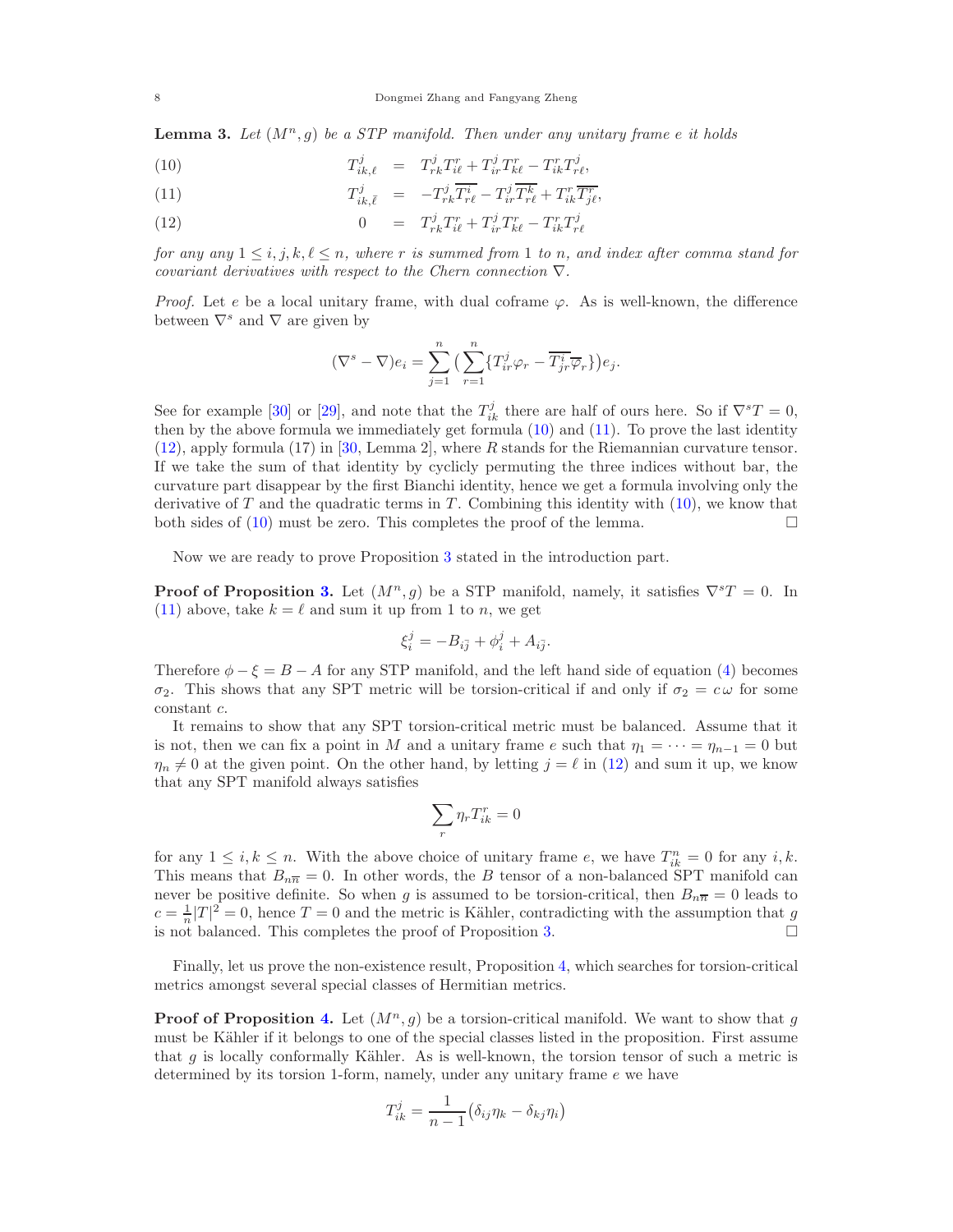<span id="page-8-1"></span>for any  $1 \leq i, j, k \leq n$ . From this, we compute

$$
A_{i\bar{j}} = \frac{1}{(n-1)^2} (\delta_{i\bar{j}} |\eta|^2 + (n-2)\eta_i \overline{\eta}_j), \qquad B_{i\bar{j}} = \frac{2}{(n-1)^2} (\delta_{i\bar{j}} |\eta|^2 - \eta_i \overline{\eta}_j),
$$
  

$$
\phi_i^j = \frac{1}{n-1} (\delta_{i\bar{j}} |\eta|^2 - \eta_i \overline{\eta}_j), \qquad \xi_i^j = \frac{1}{n-1} (\delta_{i\bar{j}} \chi - \eta_{i,\bar{j}}), \qquad |T|^2 = \frac{2}{n-1} |\eta|^2.
$$

Since  $g$  is assumed to be torsion-critical, by plugging the above into equation  $(4)$  we get

$$
\eta_{i,\overline{j}} + \overline{\eta_{j,\overline{i}}} - \eta_i \overline{\eta}_j = \frac{n-1}{2n} b \,\delta_{ij},
$$

or equivalently, equation [\(1\)](#page-0-1). So by Proposition [1,](#page-1-0) we know that  $\eta = 0$ , hence  $T = 0$ .

Next, let us assume that g is Strominger Kähler-like, namely, the curvature tensor of  $\nabla^s$ obeys all the Kähler symmetries. By [\[30\]](#page-9-27), we know that  $\nabla^sT = 0$ , so g is SPT. By Proposition [3,](#page-2-1) we know that  $g$  must be balanced. By [\[30\]](#page-9-27) again, balanced Strominger Kähler-like metrics are always Kähler, so we have proved that  $g$  must be Kähler in this case.

Now let us assume that  $(M^n, g)$  is a complex nilmanifold with nilpotent J in the sense of [\[9\]](#page-9-7). By the beautiful result of Salamon [\[18\]](#page-9-29), there exists unitary left-invariant coframe  $\varphi$  such that

(13) 
$$
C_{ik}^j = D_{jk}^i = 0 \quad \text{unless } j > i, k.
$$

where  $C_{ik}^j$  and  $D_{ik}^j$  are structural constants of the nilpotent Lie algebra determined by

<span id="page-8-0"></span>
$$
d\varphi_j = -\frac{1}{2}\sum_{i,k=1}^n C_{ik}^j \varphi_i \wedge \varphi_k - \sum_{i,k=1}^n \overline{D_{jk}^i} \varphi_i \wedge \overline{\varphi}_k.
$$

By  $[25]$  or  $[31]$ , we have

$$
T_{ik}^j = -C_{ik}^j - D_{ik}^j + D_{ki}^j
$$
  
\n
$$
T_{ik,\overline{\ell}}^j = \sum_{r=1}^n (T_{rk}^j \overline{\Gamma_{r\ell}^i} + T_{ir}^j \overline{\Gamma_{r\ell}^k} - T_{ik}^r \overline{\Gamma_{j\ell}^r}),
$$

where  $\Gamma_{ik}^j = D_{ik}^j$  is the coefficients of the Chern connection  $\nabla$ . Note that our  $T_{ik}^j$  equals twice of that in [\[25\]](#page-9-30) or [\[31\]](#page-10-1). From the above, we get  $\eta_i = \sum_s D_{is}^s$ , and

$$
\xi_i^j = \sum_{r,s} \{ T_{rs}^j \overline{D_{rs}^i} - T_{is}^r \overline{D_{is}^r} \} + \phi_i^j.
$$

Using the conditions  $(13)$ , we get

$$
\phi_n^n - \xi_n^n = -\sum_{r,s} |D_{ns}^r|^2, \quad A_{n\bar{n}} = \sum_{r,s} |D_{ns}^r|^2, \quad B_{n\bar{n}} = \sum_{r,s} |C_{rs}^n|^2.
$$

Plug them into equation  $(4)$ , we get

$$
-\sum_{r,s}\{2|D^r_{ns}|^2+|C^n_{rs}|^2\}=\frac{1}{n}|T|^2.
$$

Hence  $|T|^2 = 0$  and g is Kähler.

Finally, let  $(M^3, g)$  be any manifold listed in Table 1 or Table 2 of [\[5\]](#page-9-8), which are all the complex nilmanifolds and Calabi-Yau type complex solvmanifolds in dimension 3. For the nilpotent ones in Table 1, we only need to check the type (Niii) since others are with nilpotent  $J$ . By direct verification, one could see that  $g$  cannot be torsion-critical, unless it is already Kähler. We will omit the details here since it is a straight-forward computation. This completes the proof of Proposition [4.](#page-2-2)

Acknowledgments. The second named author would like to thank Haojie Chen, Ping Li, Lei Ni, Xiaolan Nie, Kai Tang, Hongwei Xu, Bo Yang, Xiaokui Yang, and Quanting Zhao for their interests and/or helpful discussions.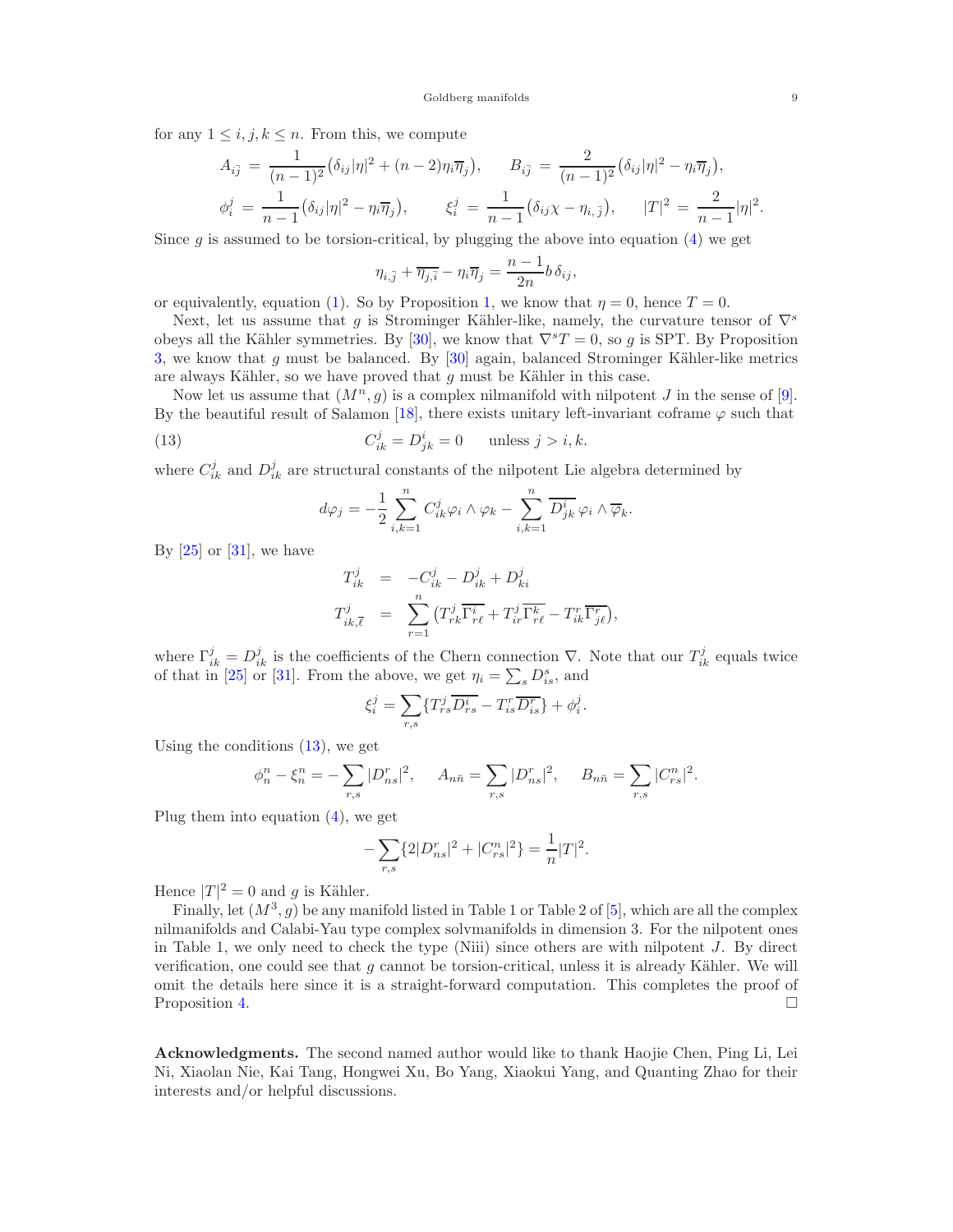#### 10 Dongmei Zhang and Fangyang Zheng

### <span id="page-9-1"></span>**REFERENCES**

- <span id="page-9-11"></span><span id="page-9-3"></span>[1] B. Alexandrov and S. Ivanov, Vanishing theorems on Hermitian manifolds, Diff. Geom. Appl. 14 (2001), 251-265. (cited on page [4\)](#page-3-1)
- [2] D. Angella, S. Calamai, C. Spotti, On the Chern-Yamabe problem, Math. Res. Lett. 24 (2017), no.3, 645-677. (cited on page [3\)](#page-2-3)
- <span id="page-9-4"></span>[3] D. Angella, S. Calamai, C. Spotti, Remarks on Chern-Einstein Hermitian metrics, arXiv: 1901.04309v3 (cited on page [3\)](#page-2-3)
- <span id="page-9-2"></span>[4] D. Angella, N. Istrati, A. Otiman, N. Tardini, Variational Problems in Conformal Geometry, J. Geom. Anal. 31 (2021), 3230-3251. (cited on page [3\)](#page-2-3)
- <span id="page-9-8"></span>[5] D. Angella, A. Otal, L. Ugarte, R. Villacampa, On Gauduchon connections with Kähler-like curvature, arXiv:1809.02632v2. (cited on pages [3,](#page-2-3) [9\)](#page-8-1)
- <span id="page-9-12"></span>[6] D. Angella and L. Ugarte, *Locally conformal Hermitian metrics on complex non-Kähler manifolds*, Mediterr. J. Math. 13 (2016) 2105-2145. (cited on page [4\)](#page-3-1)
- <span id="page-9-6"></span>[7] J.-M. Bismut, A local index theorem for non-Kähler manifolds, Math. Ann. 284 (1989), no. 4, 681-699. (cited on page [3\)](#page-2-3)
- <span id="page-9-9"></span>[8] W. Boothby, Hermitian manifolds with zero curvature, Michigan Math. J. 5 (1958), no. 2, 229-233. (cited on page [3\)](#page-2-3)
- <span id="page-9-7"></span>[9] L. Cordero, M. Fernández, A. Gray, L. Ugarte, Compact nilmanifolds with nilpotent complex structures: Dolbeault cohomology, Trans. Amer. Math. Soc. 352 (2000), no. 12, 5405-5433. (cited on pages [3,](#page-2-3) [9\)](#page-8-1)
- <span id="page-9-13"></span>[10] N. Enrietti, A. Fino and L. Vezzoni, *Tamed symplectic forms and strong Kähler with torison metrics*, J. Symplectic Geom. 10 (2012), no.2, 203-223. (cited on page [4\)](#page-3-1)
- <span id="page-9-10"></span>[11] A. Fino and A. Tomassini, A survey on strong KT structures, Bull. Math. Soc. Sci. Math. Roumanie, Tome 52 (100) No. 2, 2009, 99-116. (cited on page [4\)](#page-3-1)
- <span id="page-9-14"></span>[12] A. Fino, and L. Vezzoni, On the existence of balanced and SKT metrics on nilmanifolds, Proc. Amer. Math. Soc., 144 (2016), no. 6, 2455-2459. (cited on page [4\)](#page-3-1)
- <span id="page-9-15"></span>[13] J-X Fu, On non-Kähler Calabi-Yau threefolds with balanced metrics. Proceedings of the International Congress of Mathematicians. Volume II, 705-716, Hindustan Book Agency, New Delhi, 2010. (cited on page [4\)](#page-3-1)
- <span id="page-9-0"></span>[14] P. Gauduchon, La 1-forme de torsion d'une variété hermitienne compacte. Math. Ann. 267 (1984), no. 4, 495-518. (cited on pages [1,](#page-0-2) [2,](#page-1-4) [4\)](#page-3-1)
- <span id="page-9-16"></span>[15] P. Gauduchon, *Hermitian connnections and Dirac operators*, Boll. Un. Mat. It. 11-B (1997) Suppl. Fasc., 257-288. (cited on page [4\)](#page-3-1)
- <span id="page-9-17"></span>[16] S.I. Goldberg, Tensorfields and curvature in Hermitian manifolds with torsion, Ann. Math. 63 (1956), 64-76. (cited on page [4\)](#page-3-1)
- <span id="page-9-18"></span>[17] G. Khan, B. Yang, and F. Zheng, The set of all orthogonal complex strutures on the flat 6-torus, Adv. Math. 319 (2017), 451-471. (cited on page [4\)](#page-3-1)
- <span id="page-9-29"></span>[18] S. Salamon, Complex structures on nilpotent Lie algebras, J. Pure Appl. Algebra 157 (2001), 311-333. (cited on page [9\)](#page-8-1)
- <span id="page-9-19"></span>[19] R. Schoen, Variational theory for the total scalar curvature functional for Riemannian metrics and related topics, Topics in Calculus of Variations, pp 120-154, Lecture Notes in Mathematics book series, volume 1365, Springer, Berlin, 1989. (cited on page [4\)](#page-3-1)
- <span id="page-9-20"></span><span id="page-9-5"></span>[20] A. Strominger, Superstrings with Torsion, Nuclear Phys. B 274 (1986), 253-284. (cited on page [3\)](#page-2-3)
- [21] G. Székelyhidi, V. Tosatti and B. Weinkove, Gauduchon metrics with prescribed volume form, Acta Math. 219 (2017), no. 1, 181-211. (cited on page [4\)](#page-3-1)
- <span id="page-9-21"></span>[22] V. Tosatti, Non-Kähler Calabi-Yau manifolds, in Analysis, complex geometry, and mathematical physics: in honor of Duong H. Phong, 261-277, Contemp. Math., 644, Amer. Math. Soc., Providence, RI, 2015 (cited on page [4\)](#page-3-1)
- <span id="page-9-22"></span>[23] V. Tosatti, B. Weinkove, The complex Monge-Amp'ere equation on compact Hermitian manifolds, J. Amer. Math. Soc. 23 (2010), no.4, 1187-1195. (cited on page [4\)](#page-3-1)
- <span id="page-9-23"></span>[24] L.-S. Tseng and S.-T. Yau, Non-Kähler Calabi-Yau manifolds. String-Math 2011, 241-254, Proc. Sympos. Pure Math., 85, Amer. Math. Soc., Providence, RI, 2012. (cited on page [4\)](#page-3-1)
- <span id="page-9-30"></span>[25] L. Vezzoni, B. Yang, and F. Zheng, Lie groups with flat Gauduchon connections, Math. Zeit. 293 (2019), Issue 1-2, 597-608. (cited on page [9\)](#page-8-1)
- <span id="page-9-24"></span>[26] Q. Wang, B. Yang, and F. Zheng, On Bismut flat manifolds, Trans. Amer.Math.Soc., 373 (2020), 5747-5772. (cited on page [4\)](#page-3-1)
- <span id="page-9-25"></span>[27] B. Yang and F. Zheng, On curvature tensors of Hermitian manifolds, Comm. Anal. Geom. 26 (2018), no. 5, 1193-1220. (cited on page [4\)](#page-3-1)
- <span id="page-9-26"></span>[28] B. Yang and F. Zheng, On compact Hermitian manifolds with flat Gauduchon conmnections, Acta Math. Sinica (English Series). 34 (2018), 1259-1268. (cited on page [4\)](#page-3-1)
- <span id="page-9-28"></span>[29] S.-T. Yau, Q. Zhao, and F. Zheng, On Strominger Kähler-like manifolds with degenerate torsion, arXiv:1908.05322v2, to appear in Trans. Amer. Math. Soc. (cited on page [8\)](#page-7-1)
- <span id="page-9-27"></span>[30] Q. Zhao and F. Zheng, Strominger connection and pluriclosed metrics, arXiv:1904.06604v3. (cited on pages [8,](#page-7-1) [9\)](#page-8-1)